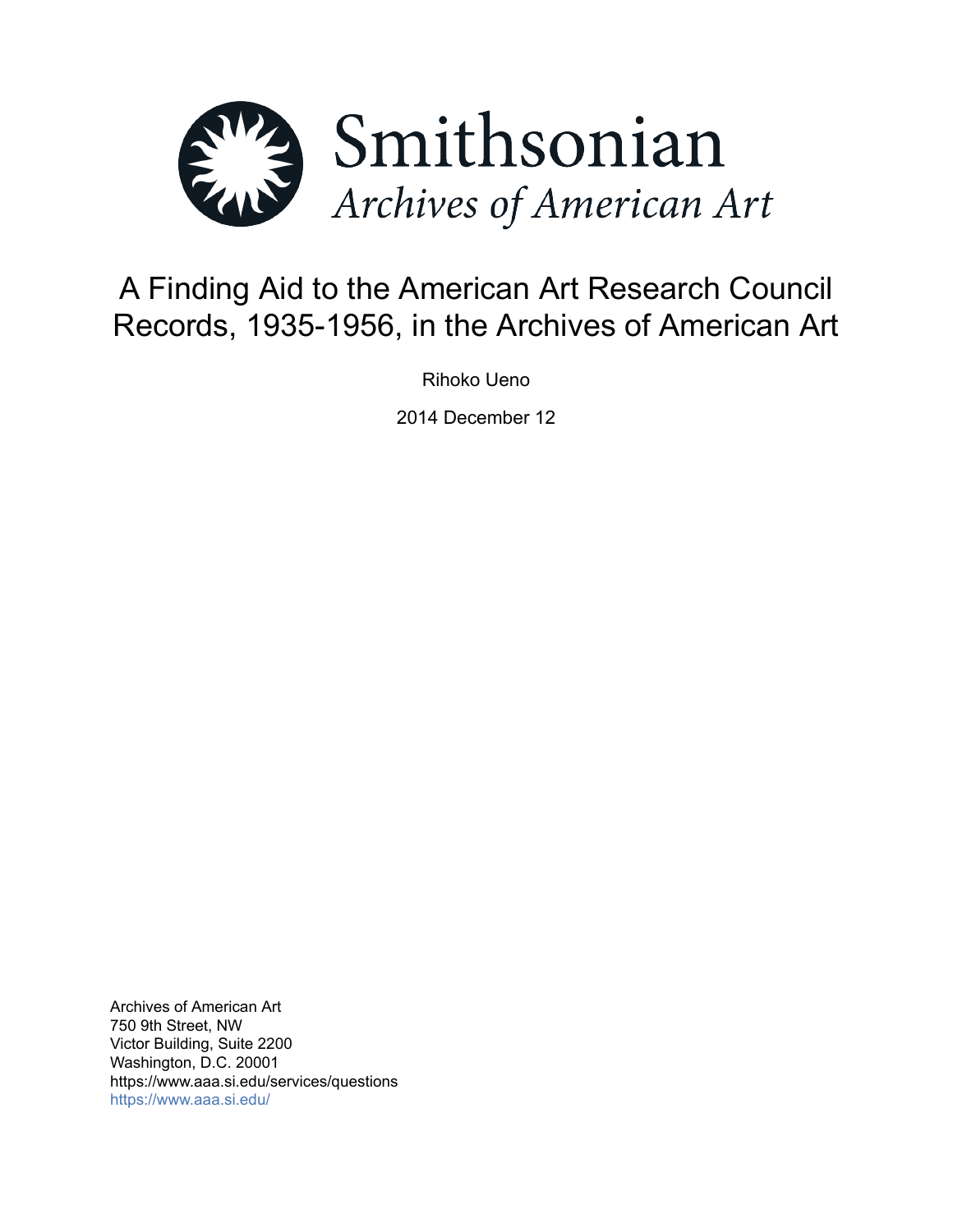## **Table of Contents**

<span id="page-1-0"></span>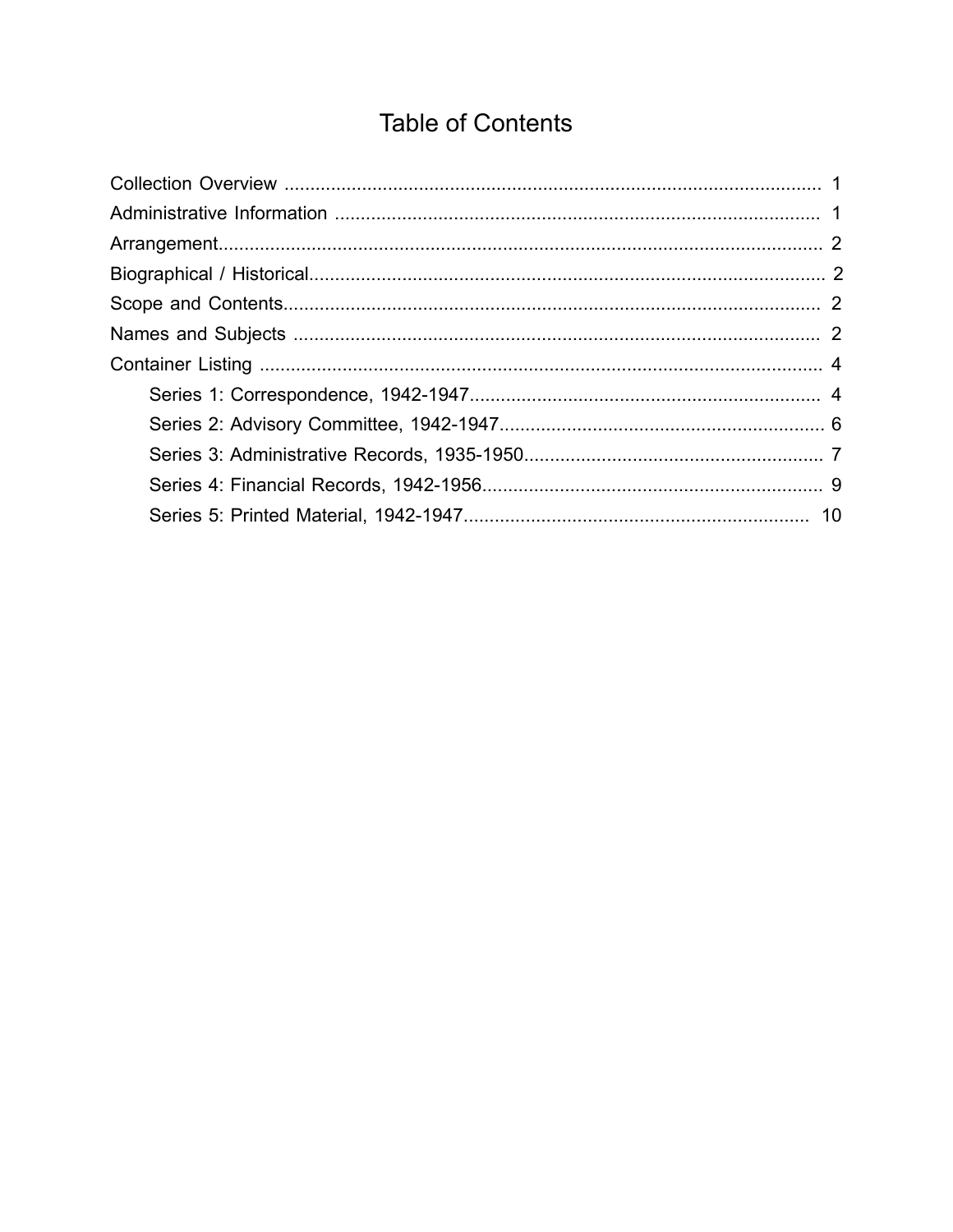## <span id="page-2-0"></span>**Collection Overview**

| <b>Repository:</b> | Archives of American Art                                                                                                                                                                                                                                                                                                                                                                                                          |
|--------------------|-----------------------------------------------------------------------------------------------------------------------------------------------------------------------------------------------------------------------------------------------------------------------------------------------------------------------------------------------------------------------------------------------------------------------------------|
| Title:             | American Art Research Council records                                                                                                                                                                                                                                                                                                                                                                                             |
| Date:              | 1935-1956<br>(bulk 1942-1947)                                                                                                                                                                                                                                                                                                                                                                                                     |
| Identifier:        | AAA.amerartr                                                                                                                                                                                                                                                                                                                                                                                                                      |
| Creator:           | American Art Research Council                                                                                                                                                                                                                                                                                                                                                                                                     |
| Extent:            | 3 Linear feet                                                                                                                                                                                                                                                                                                                                                                                                                     |
| Language:          | Collection is in English.                                                                                                                                                                                                                                                                                                                                                                                                         |
| Summary:           | The records of the American Art Research Council, a cooperative<br>research group headquartered at the Whitney Museum of<br>American Art in New York, measure 3 linear feet and date from<br>1935 to 1956. The records include Chairman Juliana Force's<br>correspondence, administrative correspondence, advisory committee<br>files, miscellaneous administrative files, scattered financial records, and<br>printed materials. |

## <span id="page-2-1"></span>**Administrative Information**

#### Acquisition Information

The American Art Research Council records were donated by the Whitney Museum of American Art in 1978 as part of a larger donation of museum records.

#### Processing Information

A portion of the collection was microfilmed upon receipt on microfilm reels N609-N614. In 2014, filmed and unfilmed accretions were merged and re-processed and a finding aid prepared by Rihoko Ueno.

#### Preferred Citation

American Art Research Council records, 1935-1956. Archives of American Art, Smithsonian Institution.

#### **Restrictions**

Use of original papers requires an appointment and is limited to the Washington, D.C. Research Facility.

#### Terms of Use

The Archives of American Art makes its archival collections available for non-commercial, educational and personal use unless restricted by copyright and/or donor restrictions, including but not limited to access and publication restrictions. AAA makes no representations concerning such rights and restrictions and it is the user's responsibility to determine whether rights or restrictions exist and to obtain any necessary permission to access, use, reproduce and publish the collections. Please refer to the [Smithsonian's](https://www.si.edu/termsofuse) Terms of Use for additional information.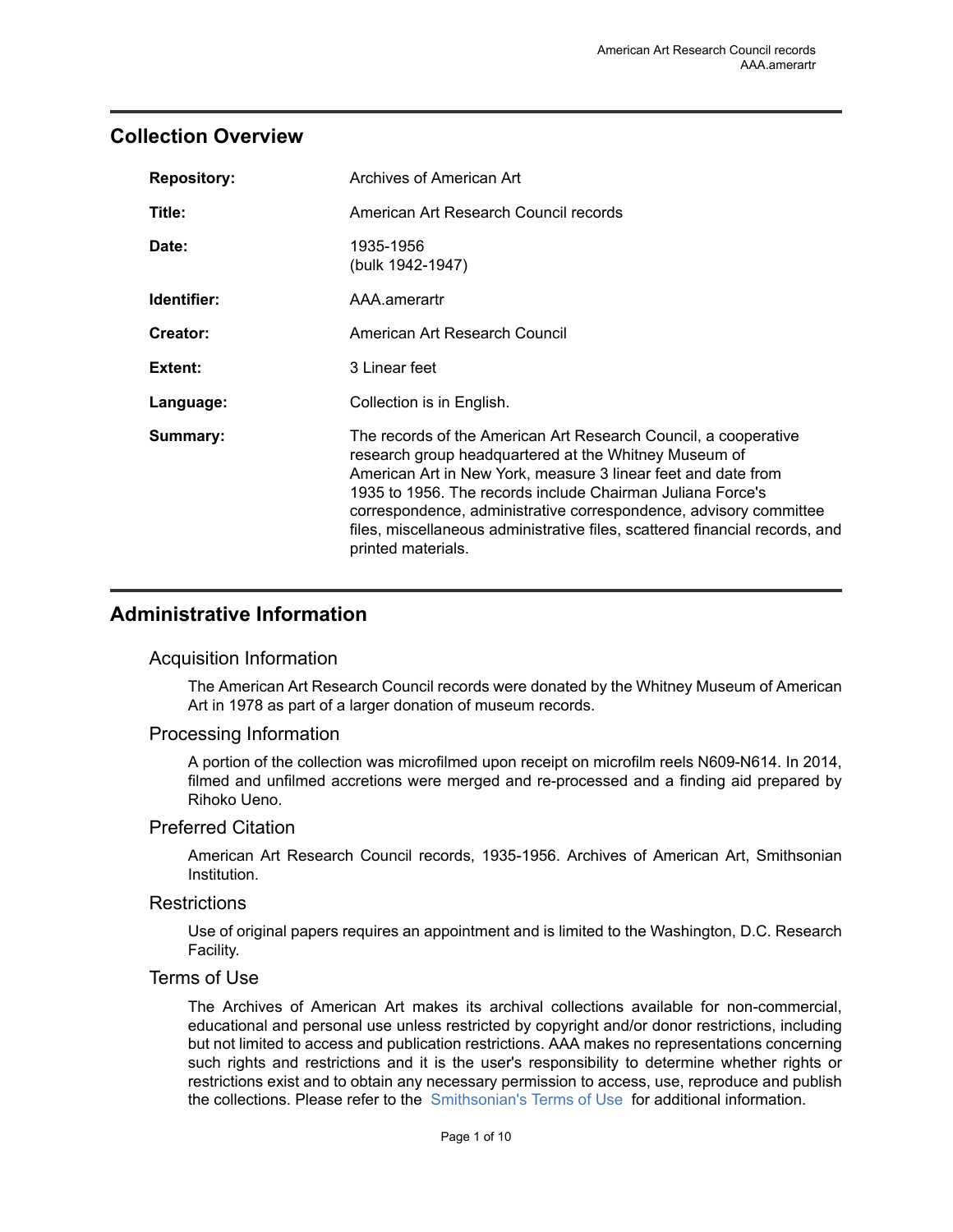## <span id="page-3-1"></span>**Biographical / Historical**

The American Art Research Council (AARC) was founded in 1942 when the Whitney Museum of American Art in New York City proposed that museums across the country establish a collaborative centralized organization for American art research. In April 1942, directors and representatives of 15 prominent museums met and founded the AARC.

Headquartered in and administered by the Whitney Museum, the AARC broadened its scope to include staff from over 30 museums and universities across the country. The organization formed a Committee on Research consisting of experts and scholars of American art that authenticated art, shared research records about artists, and conducted multiple surveys on various subjects. The AARC also facilitated researchers by sharing their information in catalogs and publications.

## <span id="page-3-2"></span>**Scope and Contents**

The records of the American Art Research Council, a cooperative research group headquartered at the Whitney Museum of American Art in New York, measure 3 linear feet and date from 1935 to 1956. The records include Chairman Juliana Force's correspondence, administrative correspondence, advisory committee files, miscellaneous administrative files, scattered financial records, and printed materials.

Correspondence consists of Chairman Juliana Force's correspondence with museums, curators, and others, in addition to general AARC correspondence on various subjects. The Advisory Committee series consists of correspondence, lists, reports, and meeting minutes.

Administrative records include assorted material such as reports on paintings owned by private individuals and art centers, correspondence and drafts on a special issue of *Art in America*, a bibliography, and surveys. Survey files consist of survey responses and indexes of results for several surveys conducted by the AARC.

Financial records consist of assorted material such as contribution records, ledgers, bank statements, and cancelled checks. Printed materials include clippings, academic journals, bulletins, and press releases.

## <span id="page-3-0"></span>**Arrangement**

The collection is arranged as 5 series.

Missing Title:

- Series 1: Correspondence, 1942-1947 (1 linear feet; Box 1)
- Series 2: Advisory Committee, 1942-1947 (0.2 linear feet; Box 2)
- Series 3: Administrative Records, 1935-1950 (0.9 linear feet; Boxes 2-3)
- Series 4: Financial Records, 1942-1956 (0.7 linear feet; Boxes 3-4)
- Series 5: Printed Material, 1942-1947 (0.2 linear feet; Box 5)

## <span id="page-3-3"></span>Names and Subject Terms

This collection is indexed in the online catalog of the Smithsonian Institution under the following terms:

Subjects:

Art -- Study and teaching

Names:

Force, Juliana, 1876-1948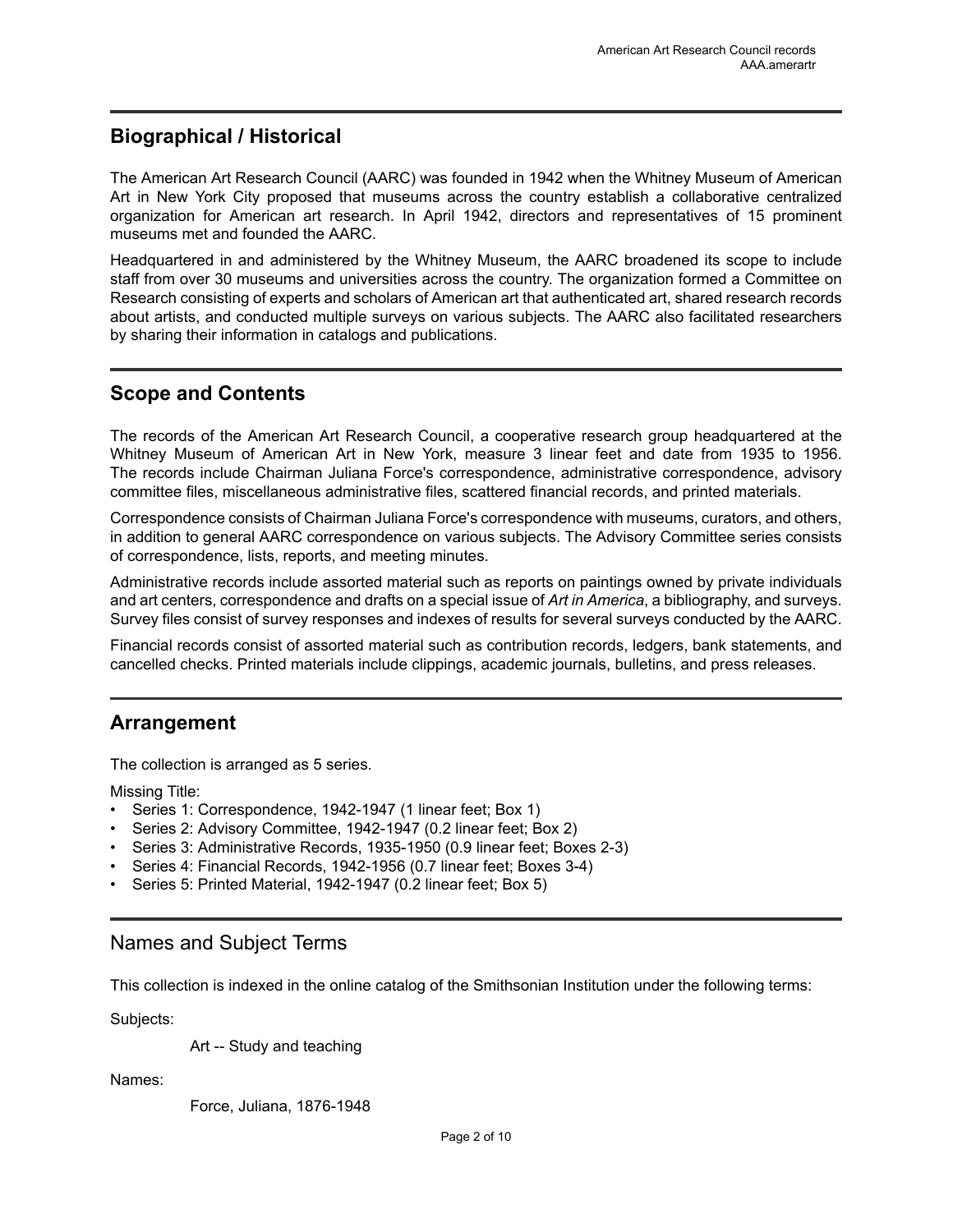Whitney Museum of American Art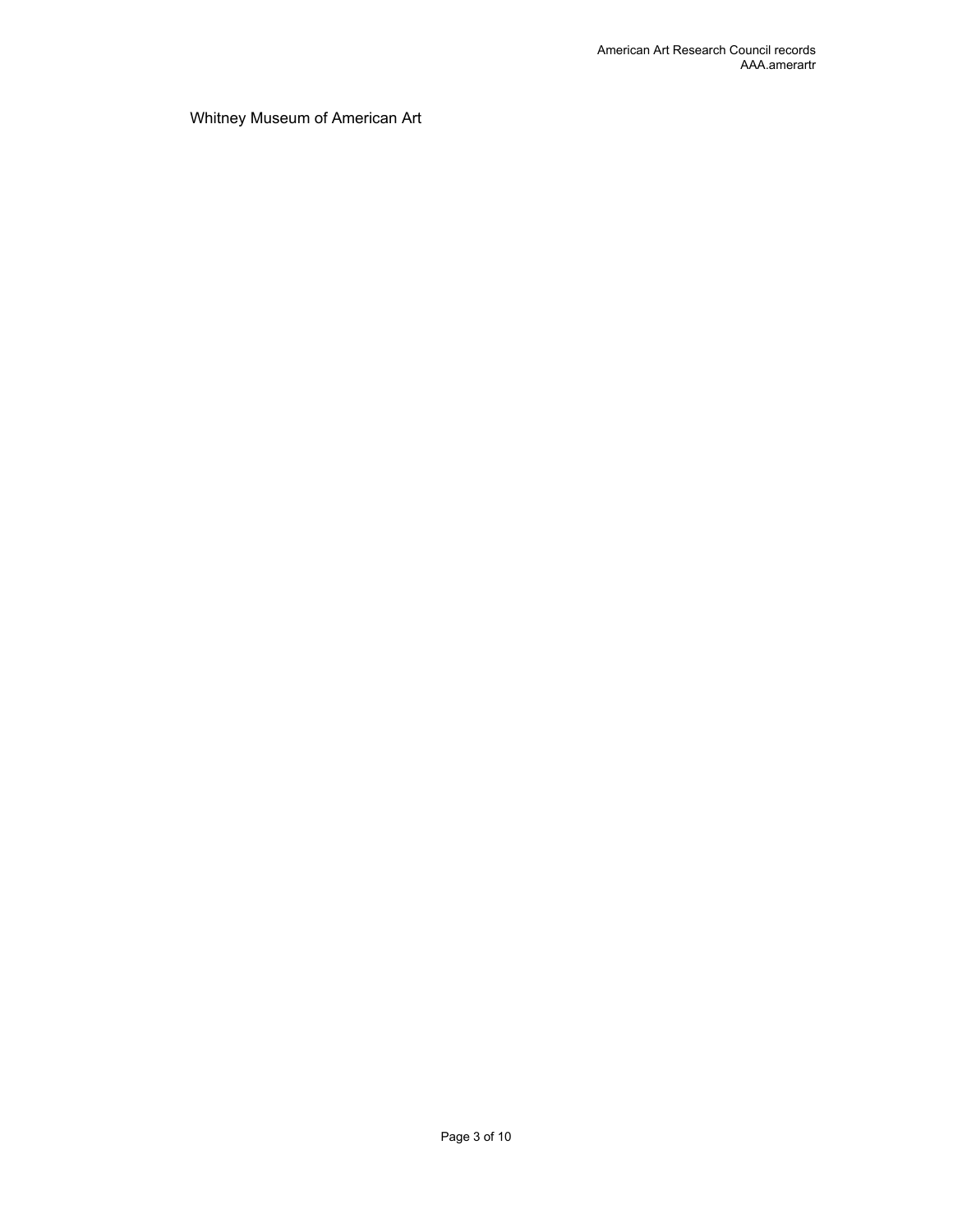## <span id="page-5-0"></span>**Container Listing**

## <span id="page-5-1"></span>Series 1: Correspondence, 1942-1947

#### *1 Linear foot (Box 1)*

Scope and Contents: Correspondence consists of Chairman Juliana Force's alphabetical correspondence and AARC subject correspondence.

Arrangement: This series is arranged as 2 subseries.

Missing Title:

- 1.1: Chairman Juliana Force Correspondence, 1942-1945
- 1.2: Subject Correspondence, 1942-1947

#### 1.1: Chairman Juliana Force Correspondence, 1942-1945

Scope and Contents: Chairman Juliana Force's correspondence is with museums, curators, and others concerning the formation and activities of the AARC. Arrangement: This subseries is arranged alphabetically.

| Box 1, Folder 1-2   | Correspondence, A, 1942-1945   |
|---------------------|--------------------------------|
| Box 1, Folder 3-6   | Correspondence, B, 1942-1945   |
| Box 1, Folder 7-8   | Correspondence, C, 1942-1945   |
| Box 1, Folder 9-10  | Correspondence, D, 1942-1945   |
| Box 1, Folder 11    | Correspondence, E, 1942-1945   |
| Box 1, Folder 12-13 | Correspondence, F, 1942-1945   |
| Box 1, Folder 14-15 | Correspondence, G, 1942-1945   |
| Box 1, Folder 16-17 | Correspondence, H, 1942-1945   |
| Box 1, Folder 18-19 | Correspondence, I-J, 1943-1945 |
| Box 1, Folder 20-21 | Correspondence, K, 1942-1945   |
| Box 1, Folder 22-23 | Correspondence, L, 1942-1945   |
| Box 1, Folder 24-25 | Correspondence, M, 1942-1945   |
| Box 1, Folder 26-27 | Correspondence, N, 1942-1945   |
| Box 1, Folder 28-29 | Correspondence, O, 1942-1945   |
| Box 1, Folder 30-31 | Correspondence, P, 1942-1945   |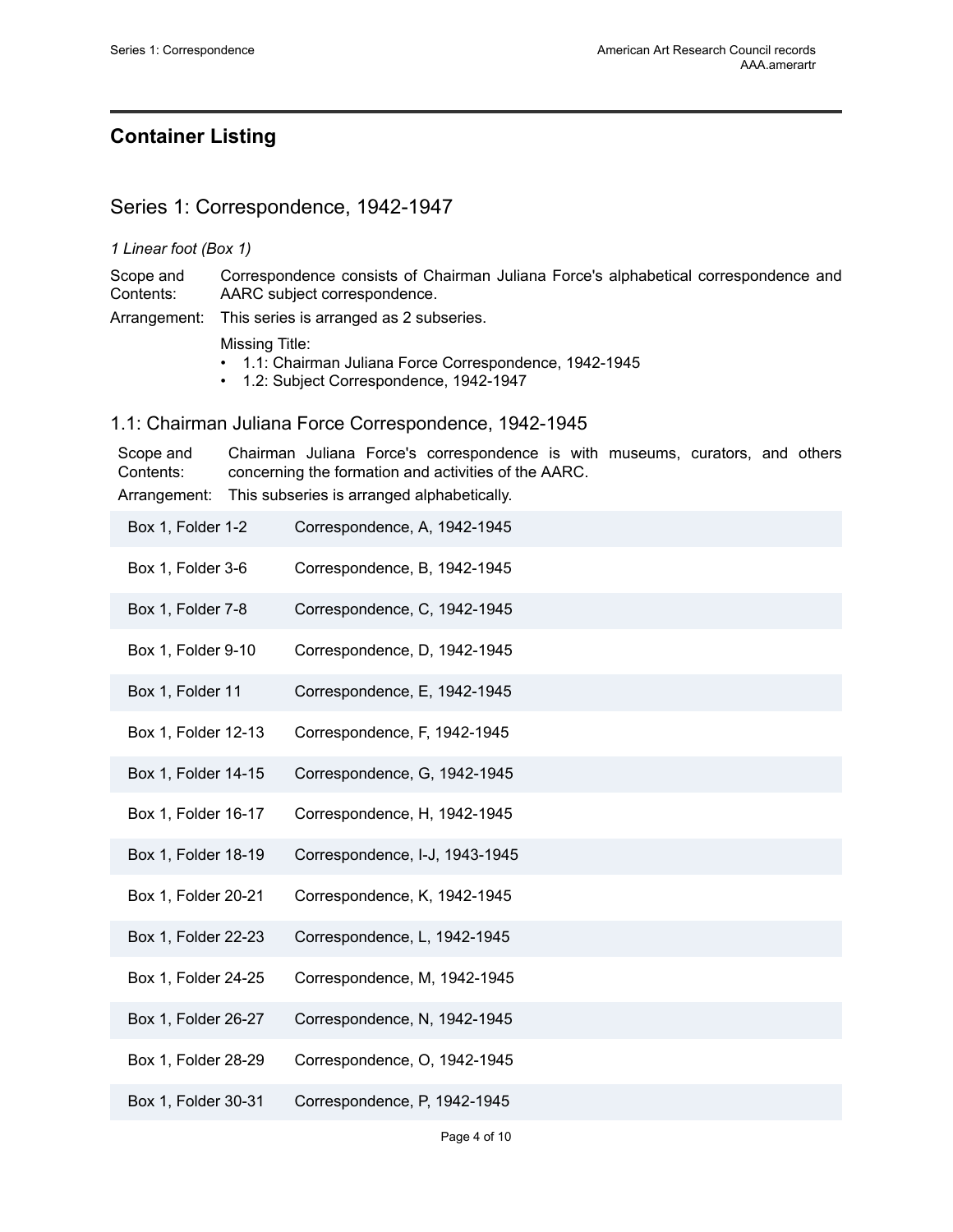| Box 1, Folder 32-33 | Correspondence, R, 1942-1945   |
|---------------------|--------------------------------|
| Box 1, Folder 34-35 | Correspondence, S. 1942-1945   |
| Box 1, Folder 36    | Correspondence, T, 1942-1944   |
| Box 1, Folder 37    | Correspondence, U-V, 1942-1943 |
| Box 1, Folder 38    | Correspondence, V, 1944-1945   |
| Box 1, Folder 39-40 | Correspondence, W, 1942-1945   |
| Box 1, Folder 41    | Correspondence, Y-Z, 1943      |

## 1.2: Subject Correspondence, 1942-1947

| Scope and<br>Contents: | Subject correspondence concerns various AARC projects and activities, such as<br>committees, publicity, photography, and printing. |
|------------------------|------------------------------------------------------------------------------------------------------------------------------------|
| Box 1, Folder 42       | College Art Association Liaison Committee, 1944-1945                                                                               |
| Box 1, Folder 43       | Committee on Research, 1944                                                                                                        |
| Box 1, Folder 44-45    | Photography Records, 1942-1946                                                                                                     |
| Box 1, Folder 46       | Printing, 1942-1946                                                                                                                |
| Box 1, Folder 47       | Publicity, 1942-1943                                                                                                               |
| Box 1, Folder 48       | Society of Architectural Historians, 1946-1947                                                                                     |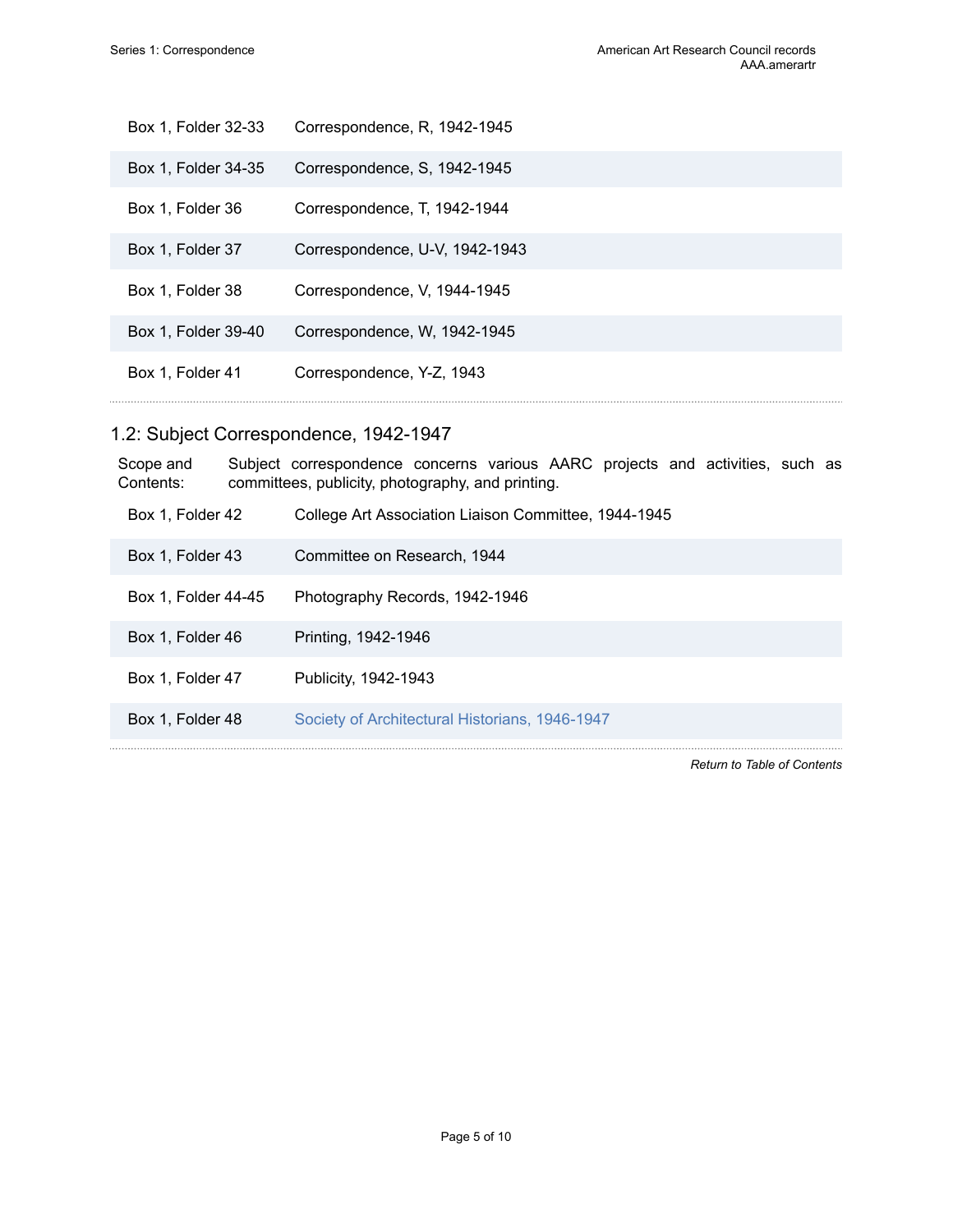## <span id="page-7-0"></span>Series 2: Advisory Committee, 1942-1947

#### *0.2 Linear feet (Box 2)*

- Scope and Contents: Found here are files documenting the activities of the AARC Advisory Committee, including material on the establishment of the AARC, limited correspondence about meeting attendance, lists, reports, and meeting minutes.
- Arrangement: The material in this series is loosely grouped together by document type, then arranged chronologically within each grouping. Most of the original order and folder headings were retained.

| Box 2, Folder 1 | Lists and Reports of AARC Establishment, 1942 |
|-----------------|-----------------------------------------------|
| Box 2, Folder 2 | Correspondence about Meeting Attendance, 1942 |
| Box 2, Folder 3 | Correspondence about Meeting Attendance, 1942 |
| Box 2, Folder 4 | Correspondence about Meeting, 1947            |
| Box 2, Folder 5 | Reports and Correspondence, 1943-1944         |
| Box 2, Folder 6 | Reports and Correspondence, 1943-1944         |
| Box 2, Folder 7 | Meeting Minutes and Reports, 1942-1947        |
| Box 2, Folder 8 | Meeting Minutes and Reports, 1942-1947        |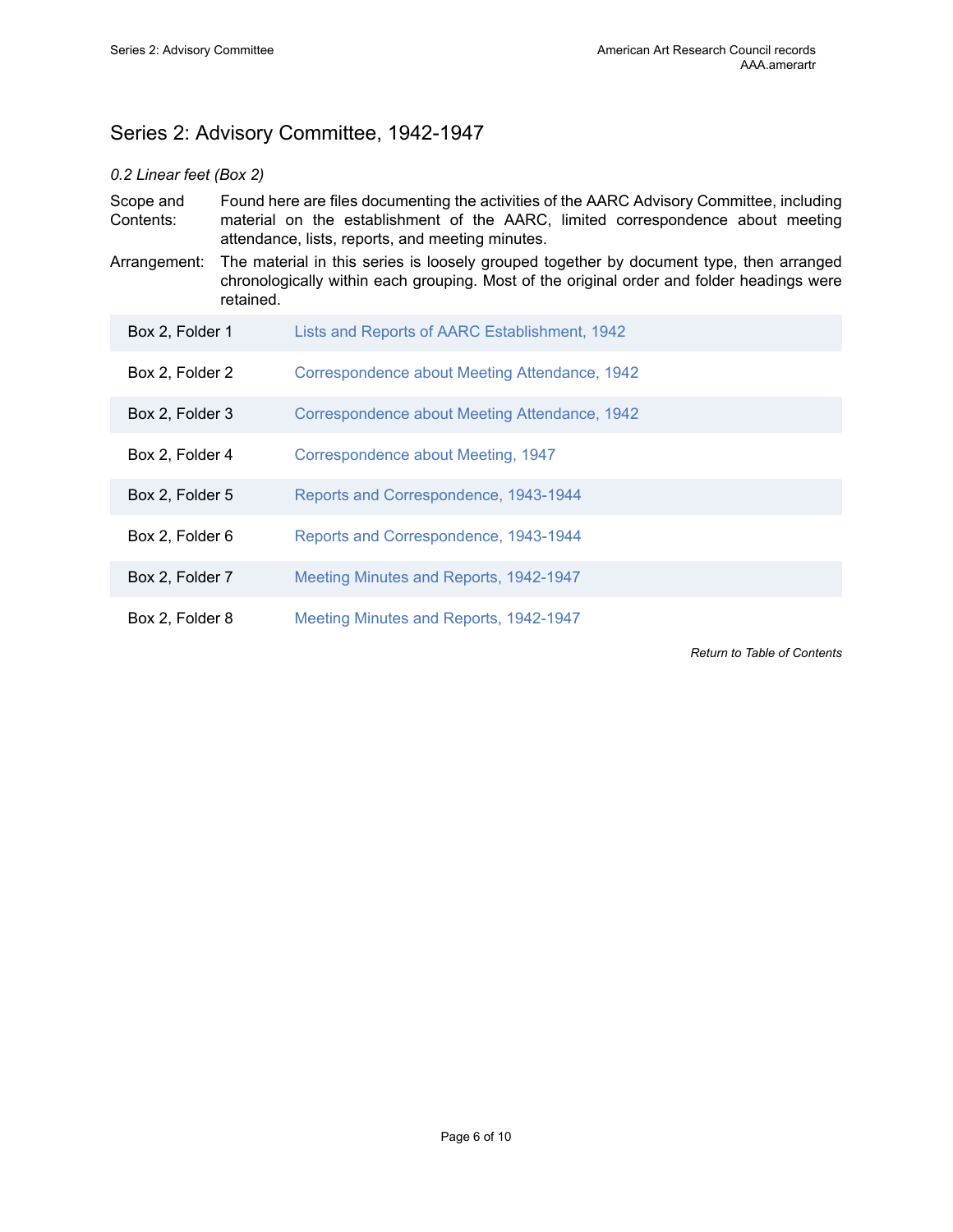## <span id="page-8-0"></span>Series 3: Administrative Records, 1935-1950

#### *0.9 Linear feet (Boxes 2-3)*

- Scope and Contents: Scattered administrative records include reports on paintings owned by private individuals and art centers, correspondence and drafts on an issue of *Art in America* about art research with the AARC, a bibliography of exhibitions and publications, "technical data" files, and multiple surveys. Survey files consist of responses and indexed results for AARC surveys of artists, museums, private collections, colleges, and universities.
- Arrangement: The material in this series are grouped together by document type, then arranged chronologically within each grouping.

| Box 2               | <b>Reports on Paintings</b>                             |
|---------------------|---------------------------------------------------------|
| Box 2, Folder 9     | Portrait of Commodore Vanderbilt, 1935-1942             |
| Box 2, Folder 10    | Portraits Owned by C. V. Whitney, 1942-1943             |
| Box 2, Folder 11    | Portrait Owned by G. Macculloch Miller, 1943-1946       |
| Box 2, Folder 12    | Walker Art Center, circa 1945                           |
| Box 2, Folder 13    | Miscellaneous, 1942                                     |
| Box 2               | Art in America Issue on Art Research                    |
| Box 2, Folder 14    | Correspondence, A-L, 1945                               |
| Box 2, Folder 15    | Correspondence, L-Z, 1945                               |
| Box 2, Folder 16-17 | Original and Revised Manuscripts, circa 1945            |
| Box 2, Folder 18    | Bibliography on Books, Bulletins, and Exhibitions, 1942 |
| Box 2, Folder 19    | Technical Data File, circa 1946-1950                    |
| Box 2, Folder 20    | X-Rays and Scientific Material File, 1942-1945          |
| Box 3               | Surveys                                                 |
| Box 2, Folder 21-22 | Artists Survey, 1943                                    |
| Box 2, Folder 23    | Artist Responses to AARC Survey, 1943                   |
| Box 2, Folder 24    | AARC Artist List and Records of Work, 1943-1947         |
| Box 2, Folder 25-30 | Colleges and Universities Survey, 1943-1948             |
| Box 2, Folder 31-32 | College and University Index Cards, 1944-1948           |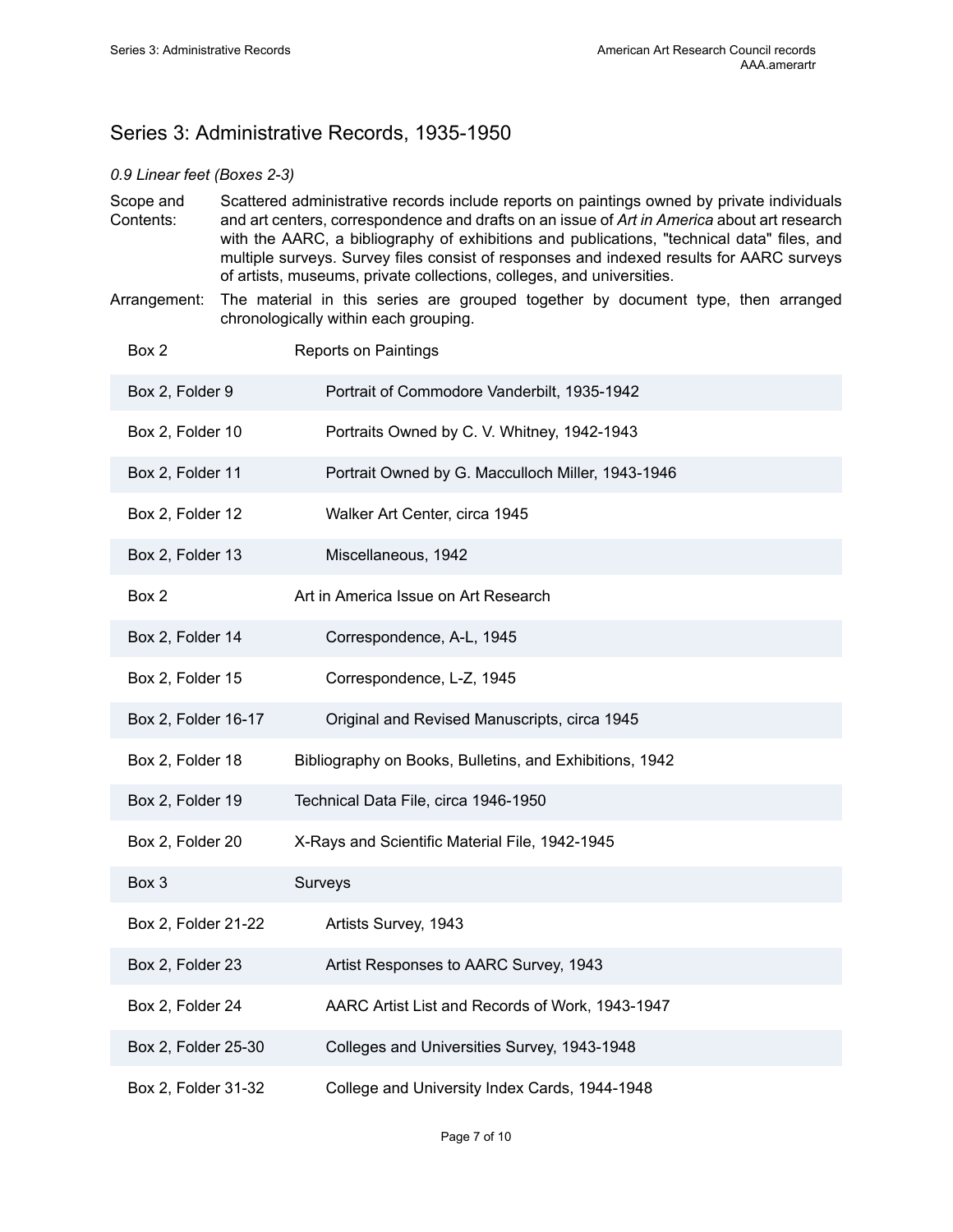| Box 2, Folder 33    | Museums and Art Institutions Survey Responses, A-B, 1943-1945       |
|---------------------|---------------------------------------------------------------------|
| Box 2, Folder 34    | Museum and Art Institutions Survey Responses, C-N, 1943             |
| Box 2, Folder 35    | Museums and Art Institutions Survey Responses, N-Z, 1943            |
| Box 2, Folder 36    | Museum Collections Index of Returned Forms, A-G, circa 1945         |
| Box 2, Folder 37    | Museum Collections Index of Returned Forms, H-N, circa 1945         |
| Box 2, Folder 38    | Museum Collections Index of Returned Forms, O-Z, circa 1945         |
| Box 2, Folder 39-40 | Private Collections Survey, 1936-1945                               |
| Box 3               | Surveys                                                             |
| Box 3, Folder 1     | Private Collections Survey Index of Returned Forms, A-L, circa 1945 |
| Box 3, Folder 2     | Private Collections Survey Index of Returned Forms, L-Z, circa 1945 |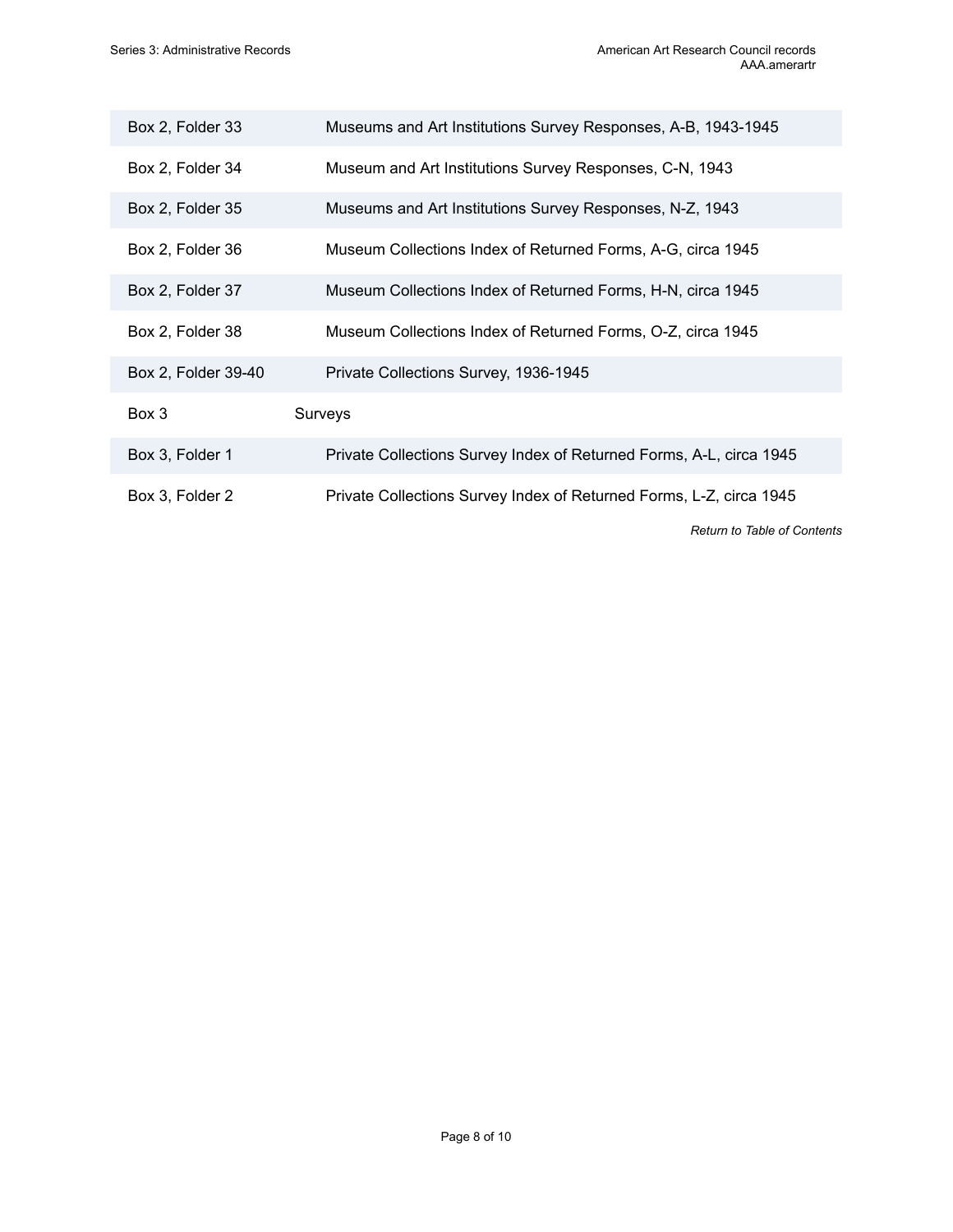## <span id="page-10-0"></span>Series 4: Financial Records, 1942-1956

#### *0.7 Linear feet (Boxes 3-4)*

Scope and Contents: This series consists of contribution records, bank statements, bills, receipts, 3 checking account record books, and 2 ledgers.

| Box 3, Folder 3-4   | Contribution Records and Correspondence, 1942-1948       |
|---------------------|----------------------------------------------------------|
| Box 3, Folder 5     | Contribution Records and Financial Statements, 1942-1947 |
| Box 3, Folder 6-7   | Bills and Receipts, 1942-1950                            |
| Box 3, Folder 8     | Executive Committee Resolutions about Finances, 1945     |
| Box 3, Folder 9     | Petty Cash Receipts, 1943-1946                           |
| Box 3, Folder 10-12 | Checking Account Records Books, 1942-1956                |
| Box 4, Folder 1-2   | Ledger Account Books, 1942-1950                          |
| Box 4, Folder 3-5   | Bank Statements and Cancelled Checks, 1942-1946          |
| Box 4, Folder 6-9   | Bank Statements, 1947-1956                               |